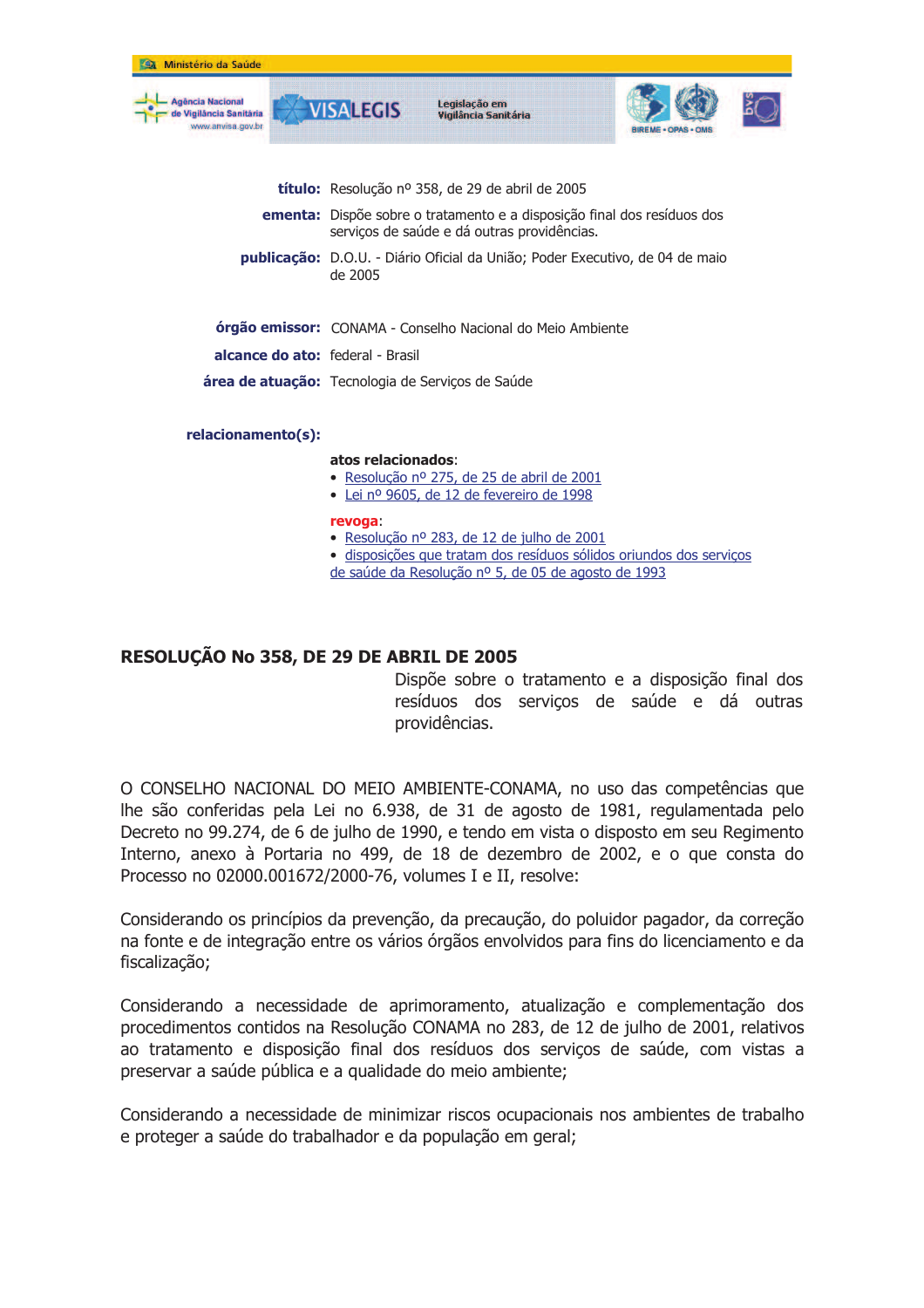

Considerando a necessidade de estimular a minimização da geração de resíduos, promovendo a substituição de materiais e de processos por alternativas de menor risco, a redução na fonte e a reciclagem, dentre outras alternativas;

Considerando que a segregação dos resíduos, no momento e local de sua geração, permite reduzir o volume de resíduos que necessitam de manejo diferenciado;

Considerando que soluções consorciadas, para fins de tratamento e disposição final de resíduos de servicos de saúde, são especialmente indicadas para pequenos geradores e municípios de pequeno porte;

Considerando que as ações preventivas são menos onerosas do que as ações corretivas e minimizam com mais eficácia os danos causados à saúde pública e ao meio ambiente;

Considerando a necessidade de ação integrada entre os órgãos federais, estaduais e municipais de meio ambiente, de saúde e de limpeza urbana com o objetivo de regulamentar o gerenciamento dos resíduos de serviços de saúde, resolve:

Art. 10 Esta Resolução aplica-se a todos os servicos relacionados com o atendimento à saúde humana ou animal, inclusive os serviços de assistência domiciliar e de trabalhos de campo; laboratórios analíticos de produtos para saúde; necrotérios, funerárias e servicos onde se realizem atividades de embalsamamento (tanatopraxia e somatoconservação); serviços de medicina legal; drogarias e farmácias inclusive as de manipulação; estabelecimentos de ensino e pesquisa na área de saúde; centros de controle de zoonoses; distribuidores de produtos farmacêuticos; importadores, distribuidores e produtores de materiais e controles para diagnóstico in vitro; unidades móveis de atendimento à saúde; serviços de acupuntura; serviços de tatuagem, entre outros similares.

Parágrafo único. Esta Resolução não se aplica a fontes radioativas seladas, que devem seguir as determinações da Comissão Nacional de Energia Nuclear-CNEN, e às indústrias de produtos para a saúde, que devem observar as condições específicas do seu licenciamento ambiental.

Art. 20 Para os efeitos desta Resolução considera-se:

I - agente de classe de risco 4 (elevado risco individual e elevado risco para a comunidade):

patógeno que representa grande ameaça para o ser humano e para os animais, representando grande risco a quem o manipula e tendo grande poder de transmissibilidade de um indivíduo a outro, não existindo medidas preventivas e de tratamento para esses agentes;

II - estabelecimento: denominação dada a qualquer edificação destinada à realização de atividades de prevenção, produção, promoção, recuperação e pesquisa na área da saúde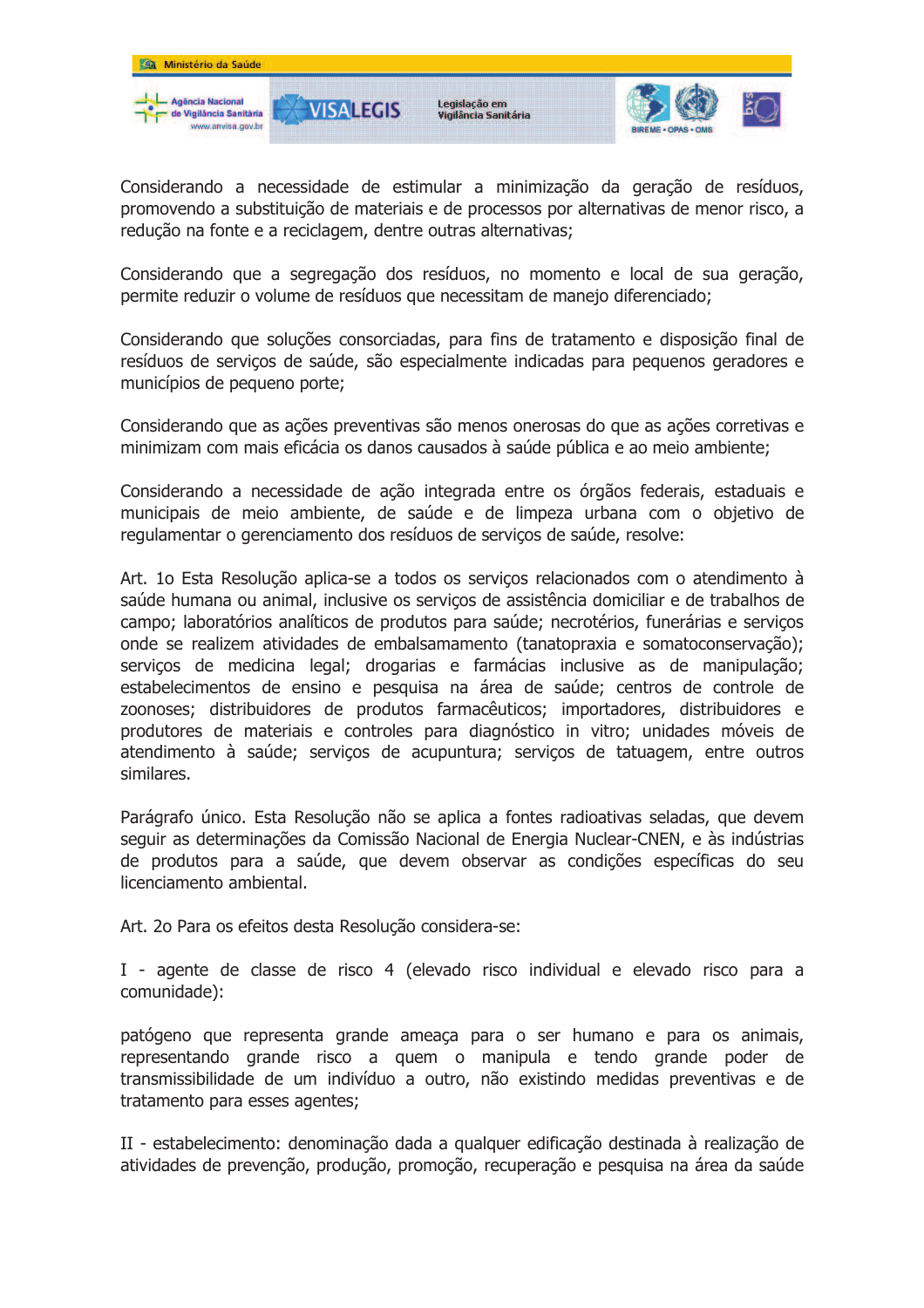

ou que estejam a ela relacionadas;

III - estação de transferência de resíduos de servicos de saúde: é uma unidade com instalações exclusivas, com licenca ambiental expedida pelo órgão competente, para executar transferência de resíduos gerados nos serviços de saúde, garantindo as características originais de acondicionamento, sem abrir ou transferir conteúdo de uma embalagem para a outra;

IV - líquidos corpóreos: são representados pelos líquidos cefalorraquidiano, pericárdico, pleural, articular, ascítico e amniótico;

V - materiais de assistência à saúde: materiais relacionados diretamente com o processo de assistência aos pacientes;

VI - príon: estrutura protéica alterada relacionada como agente etiológico das diversas formas de encefalite espongiforme;

VII - redução de carga microbiana: aplicação de processo que visa a inativação microbiana das cargas biológicas contidas nos resíduos;

VIII - nível III de inativação microbiana: inativação de bactérias vegetativas, fungos, vírus lipofílicos e hidrofílicos, parasitas e microbactérias com redução igual ou maior que 6Log10, e inativação de esporos do bacilo stearothermophilus ou de esporos do bacilo subtilis com redução igual ou maior que 4Log10;

IX - sobras de amostras: restos de sangue, fezes, urina, suor, lágrima, leite, colostro, líquido espermático, saliva, secreções nasal, vaginal ou peniana, pêlo e unha que permanecem nos tubos de coleta após a retirada do material necessário para a realização de investigação;

X - resíduos de serviços de saúde: são todos aqueles resultantes de atividades exercidas nos servicos definidos no art. 1o desta Resolução que, por suas características, necessitam de processos diferenciados em seu manejo, exigindo ou não tratamento prévio à sua disposição final;

XI - Plano de Gerenciamento de Resíduos de Servicos de Saúde-PGRSS; documento integrante do processo de licenciamento ambiental, baseado nos princípios da não geração de resíduos e na minimização da geração de resíduos, que aponta e descreve as ações relativas ao seu manejo, no âmbito dos servicos mencionados no art. 1o desta Resolução. contemplando referentes **OS** aspectos à geração, segregação, acondicionamento, coleta, armazenamento, transporte, reciclagem, tratamento e disposição final, bem como a proteção à saúde pública e ao meio ambiente;

XII - sistema de tratamento de resíduos de servicos de saúde: conjunto de unidades, processos e procedimentos que alteram as características físicas, físico-químicas, químicas ou biológicas dos resíduos, podendo promover a sua descaracterização, visando a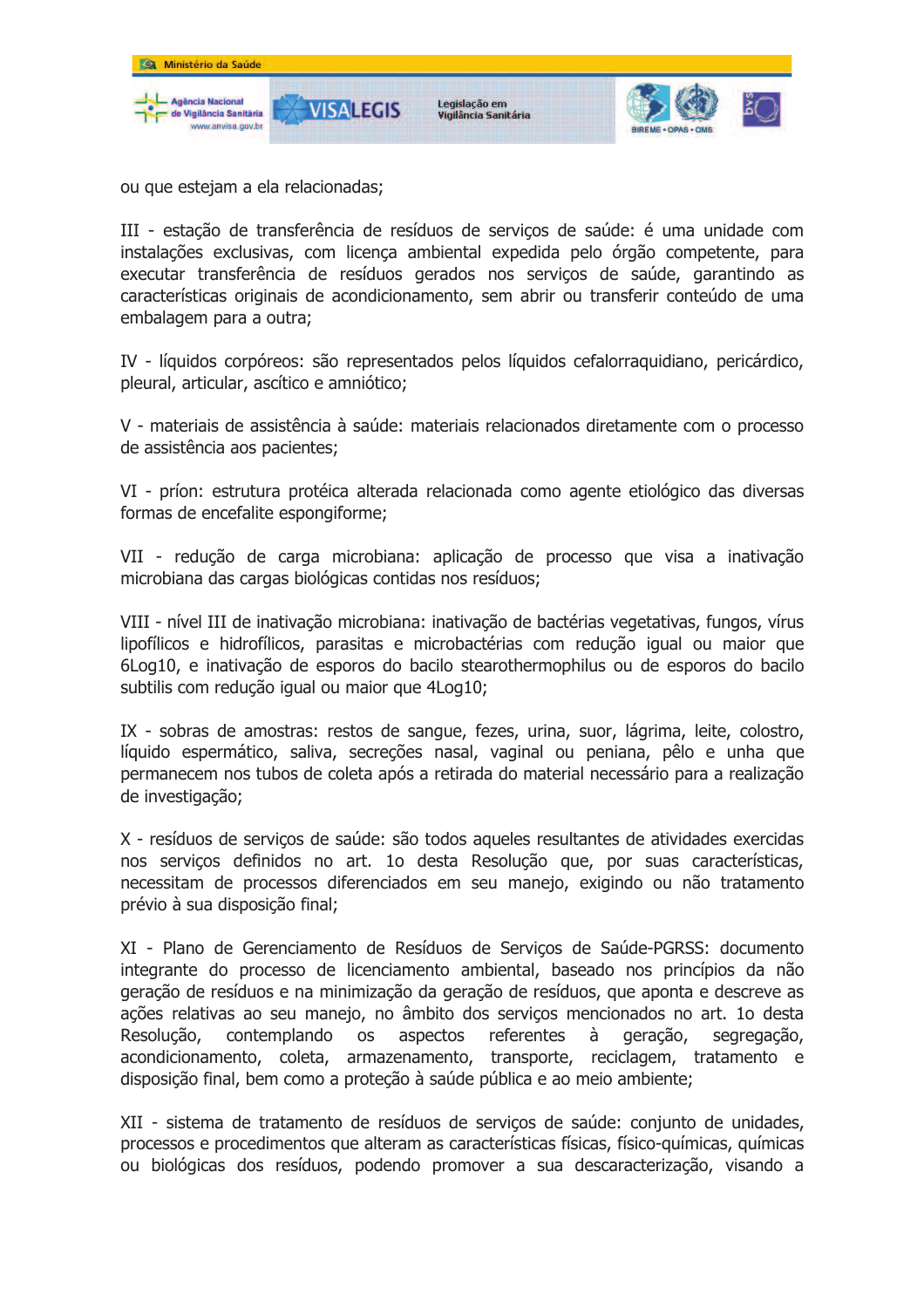

minimização do risco à saúde pública, a preservação da qualidade do meio ambiente, a segurança e a saúde do trabalhador;

XIII - disposição final de resíduos de serviços de saúde: é a prática de dispor os resíduos sólidos no solo previamente preparado para recebê-los, de acordo com critérios técnicoconstrutivos e operacionais adequados, em consonância com as exigências dos órgãos ambientais competentes; e

XIV - redução na fonte: atividade que reduza ou evite a geração de resíduos na origem, no processo, ou que altere propriedades que lhe atribuam riscos, incluindo modificações no processo ou equipamentos, alteração de insumos, mudança de tecnologia ou procedimento, substituição de materiais, mudanças na prática de gerenciamento, administração interna do suprimento e aumento na eficiência dos equipamentos e dos processos.

Art. 30 Cabe aos geradores de resíduos de serviço de saúde e ao responsável legal, referidos no art. 1o desta Resolução, o gerenciamento dos resíduos desde a geração até a disposição final, de forma a atender aos requisitos ambientais e de saúde pública e saúde ocupacional, sem prejuízo de responsabilização solidária de todos aqueles, pessoas físicas e jurídicas que, direta ou indiretamente, causem ou possam causar degradação ambiental, em especial os transportadores e operadores das instalações de tratamento e disposição final, nos termos da Lei no 6.938, de 31 de agosto de 1981.

Art. 4o Os geradores de resíduos de serviços de saúde constantes do art. 1o desta Resolução, em operação ou a serem implantados, devem elaborar e implantar o Plano de Gerenciamento de Resíduos de Servicos de Saúde-PGRSS, de acordo com a legislação vigente, especialmente as normas da vigilância sanitária.

§ 10 Cabe aos órgãos ambientais competentes dos Estados, do Distrito Federal e dos Municípios, a fixação de critérios para determinar quais serviços serão objetos de licenciamento ambiental, do qual deverá constar o PGRSS.

§ 20 O órgão ambiental competente, no âmbito do licenciamento, poderá, sempre que necessário, solicitar informações adicionais ao PGRSS.

§ 30 O órgão ambiental, no âmbito do licenciamento, fixará prazos para regularização dos serviços em funcionamento, devendo ser apresentado o PGRSS devidamente implantado.

Art. 50 O PGRSS deverá ser elaborado por profissional de nível superior, habilitado pelo seu conselho de classe, com apresentação de Anotação de Responsabilidade Técnica-ART, Certificado de Responsabilidade Técnica ou documento similar, quando couber.

Art. 60 Os geradores dos resíduos de serviços de saúde deverão apresentar aos órgãos competentes, até o dia 31 de marco de cada ano, declaração, referente ao ano civil anterior, subscrita pelo administrador principal da empresa e pelo responsável técnico devidamente habilitado, acompanhada da respectiva ART, relatando o cumprimento das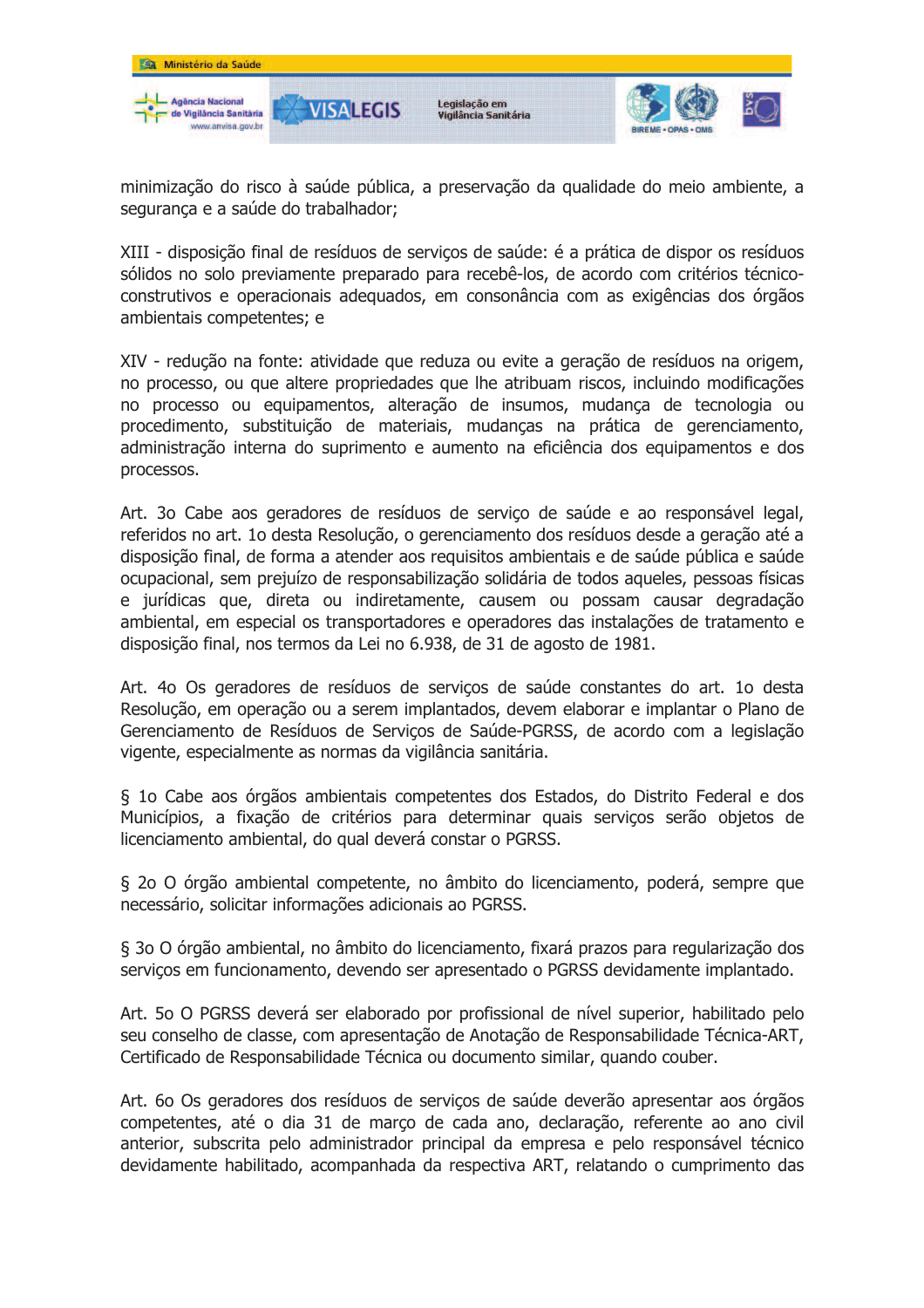

exigências previstas nesta Resolução.

Parágrafo único. Os órgãos competentes poderão estabelecer critérios e formas para apresentação da declaração mencionada no caput deste artigo, inclusive, dispensando-a se for o caso para empreendimentos de menor potencial poluidor.

Art. 70 Os resíduos de servicos de saúde devem ser acondicionados atendendo às exigências legais referentes ao meio ambiente, à saúde e à limpeza urbana, e às normas da Associação Brasileira de Normas Técnicas-ABNT, ou, na sua ausência, às normas e critérios internacionalmente aceitos.

Art. 80 Os veículos utilizados para coleta e transporte externo dos resíduos de servicos de saúde devem atender às exigências legais e às normas da ABNT.

Art. 90 As estações para transferência de resíduos de servicos de saúde devem estar licenciadas pelo órgão ambiental competente.

Parágrafo único. As características originais de acondicionamento devem ser mantidas, não se permitindo abertura, rompimento ou transferência do conteúdo de uma embalagem para outra.

Art. 10. Os sistemas de tratamento e disposição final de resíduos de serviços de saúde devem estar licenciados pelo órgão ambiental competente para fins de funcionamento e submetidos a monitoramento de acordo com parâmetros e periodicidade definidos no licenciamento ambiental.

Parágrafo único. São permitidas soluções consorciadas para os fins previstos neste artigo.

Art 11. Os efluentes líquidos provenientes dos estabelecimentos prestadores de servicos de saúde, para serem lançados na rede pública de esgoto ou em corpo receptor, devem atender às diretrizes estabelecidas pelos órgãos ambientais, gestores de recursos hídricos e de saneamento competentes.

Art. 12. Para os efeitos desta Resolução e em função de suas características, os resíduos de servico de saúde são classificados de acordo com o Anexo I desta Resolução.

Art. 13. Os resíduos não caracterizados no Anexo I desta Resolução devem estar contemplados no PGRSS, e seu gerenciamento deve seguir as orientações especificas de acordo com a legislação vigente ou conforme a orientação do órgão ambiental competente.

Art. 14. É obrigatória a segregação dos resíduos na fonte e no momento da geração, de acordo com suas características, para fins de redução do volume dos resíduos a serem tratados e dispostos, garantindo a proteção da saúde e do meio ambiente.

Art. 15. Os resíduos do Grupo A1, constantes do Anexo I desta Resolução, devem ser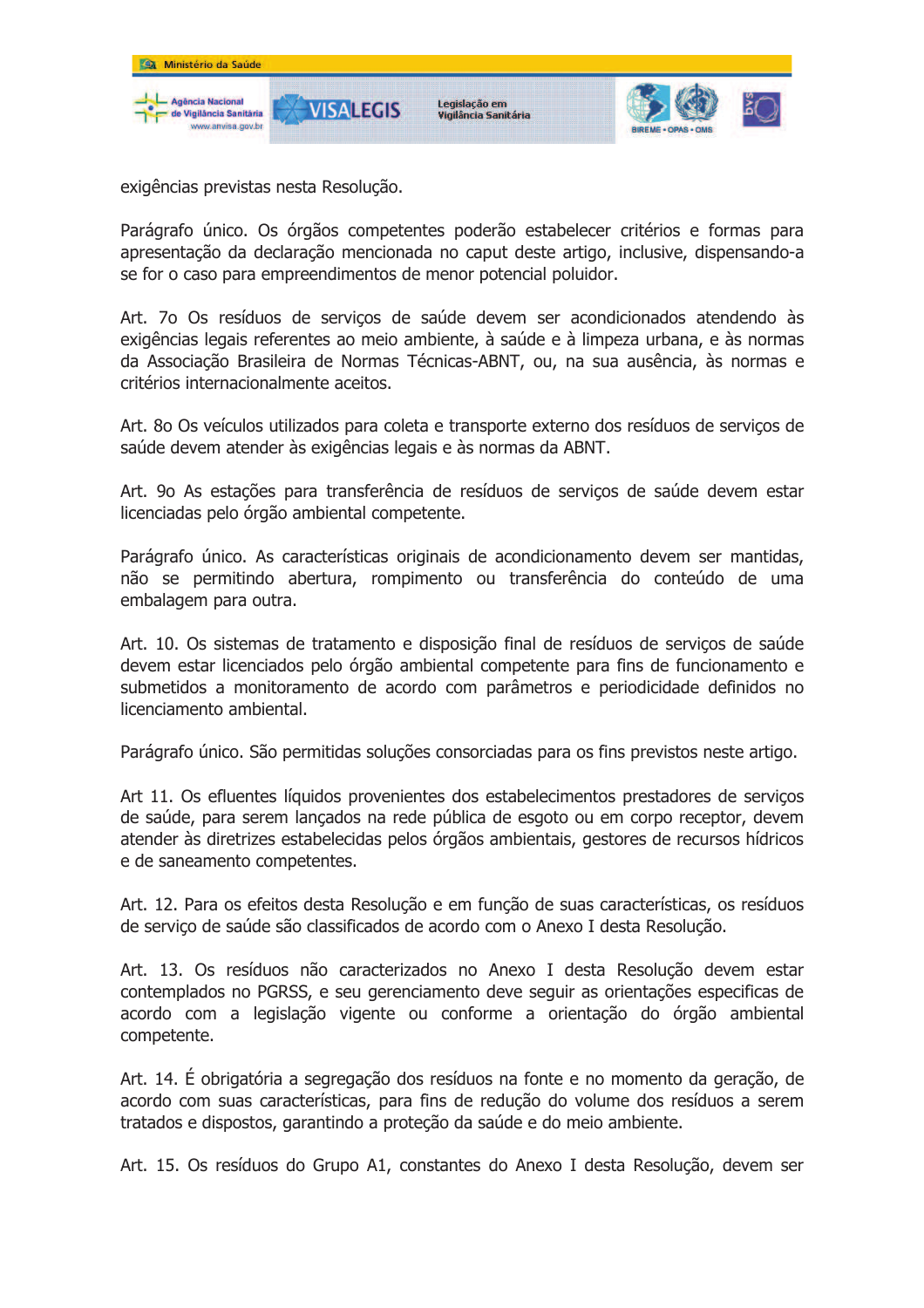

submetidos a processos de tratamento em equipamento que promova redução de carga microbiana compatível com nível III de inativação microbiana e devem ser encaminhados para aterro sanitário licenciado ou local devidamente licenciado para disposição final de resíduos dos servicos de saúde.

Art. 16. Os resíduos do Grupo A2, constantes do Anexo I desta Resolução, devem ser submetidos a processo de tratamento com redução de carga microbiana compatível com nível III de inativação e devem ser encaminhados para:

I - aterro sanitário licenciado ou local devidamente licenciado para disposição final de resíduos dos serviços de saúde, ou

II - sepultamento em cemitério de animais.

Parágrafo único. Deve ser observado o porte do animal para definição do processo de tratamento. Quando houver necessidade de fracionamento, este deve ser autorizado previamente pelo órgão de saúde competente.

Art. 17. Os resíduos do Grupo A3, constantes do Anexo I desta Resolução, quando não houver requisição pelo paciente ou familiares e/ou não tenham mais valor científico ou legal, devem ser encaminhados para:

I - sepultamento em cemitério, desde que haja autorização do órgão competente do Município, do Estado ou do Distrito Federal; ou

II - tratamento térmico por incineração ou cremação, em equipamento devidamente licenciado para esse fim.

Parágrafo único. Na impossibilidade de atendimento dos incisos I e II, o órgão ambiental competente nos Estados, Municípios e Distrito Federal pode aprovar outros processos alternativos de destinação.

Art. 18. Os resíduos do Grupo A4, constantes do Anexo I desta Resolução, podem ser encaminhados sem tratamento prévio para local devidamente licenciado para a disposição final de resíduos dos servicos de saúde.

Parágrafo único. Fica a critério dos órgãos ambientais estaduais e municipais a exigência do tratamento prévio, considerando os critérios, especificidades e condições ambientais locais.

Art. 19. Os resíduos do Grupo A5, constantes do Anexo I desta Resolução, devem ser submetidos a tratamento específico orientado pela Agência Nacional de Vigilância Sanitária-ANVISA.

Art. 20. Os resíduos do Grupo A não podem ser reciclados, reutilizados ou reaproveitados,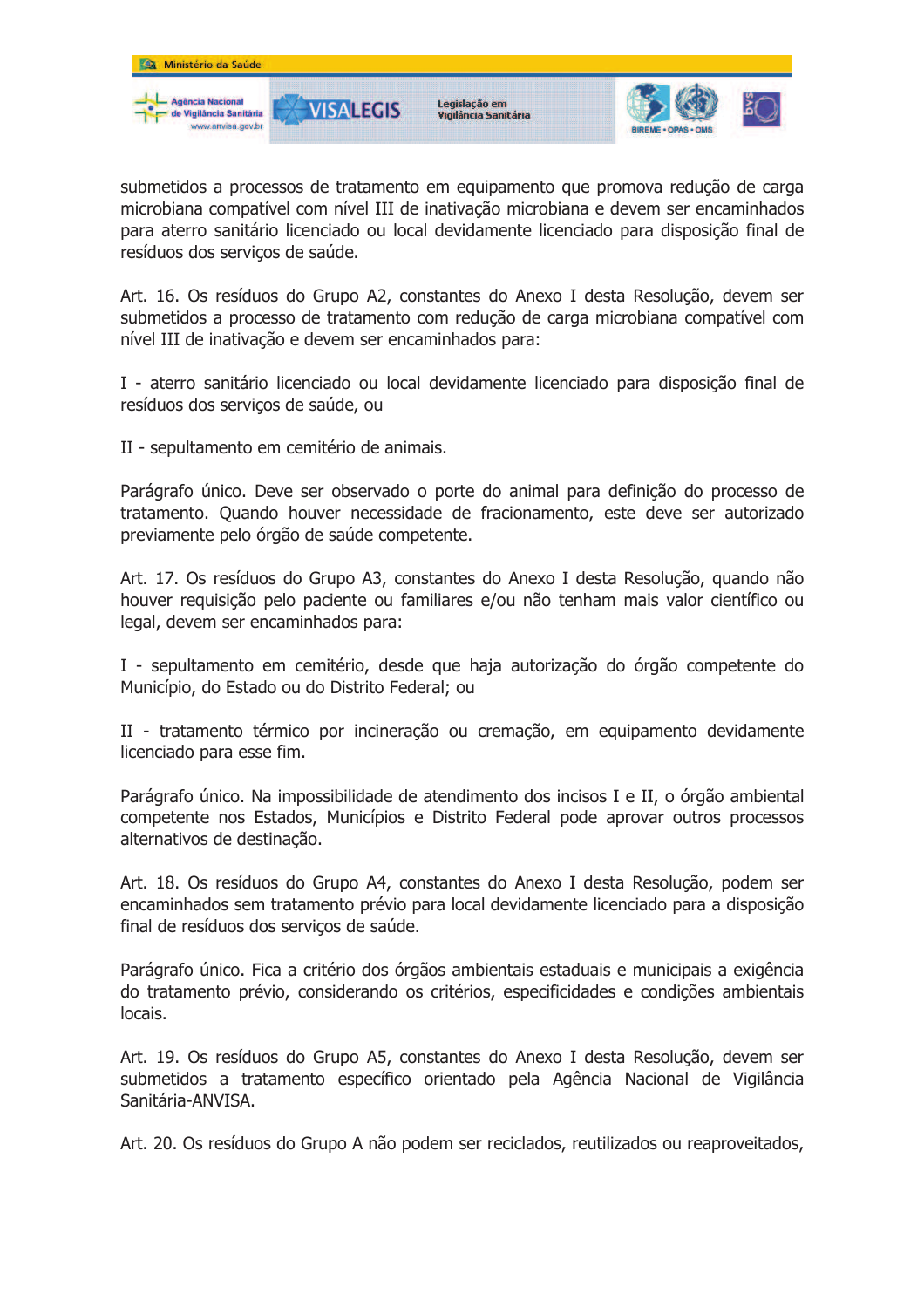

inclusive para alimentação animal.

Art. 21. Os resíduos pertencentes ao Grupo B, constantes do Anexo I desta Resolução, com características de periculosidade, quando não forem submetidos a processo de reutilização, recuperação ou reciclagem, devem ser submetidos a tratamento e disposição final específicos.

§ 10 As características dos resíduos pertencentes a este grupo são as contidas na Ficha de Informações de Segurança de Produtos Químicos-FISPQ.

§ 2o Os resíduos no estado sólido, quando não tratados, devem ser dispostos em aterro de resíduos perigosos - Classe I.

§ 3o Os resíduos no estado líquido não devem ser encaminhados para disposição final em aterros.

Art. 22. Os resíduos pertencentes ao Grupo B, constantes do Anexo I desta Resolução, sem características de periculosidade, não necessitam de tratamento prévio.

§ 10 Os resíduos referidos no caput deste artigo, quando no estado sólido, podem ter disposição final em aterro licenciado.

§ 20 Os resíduos referidos no caput deste artigo, quando no estado líquido, podem ser lançados em corpo receptor ou na rede pública de esgoto, desde que atendam respectivamente as diretrizes estabelecidas pelos órgãos ambientais, gestores de recursos hídricos e de saneamento competentes.

Art. 23. Quaisquer materiais resultantes de atividades exercidas pelos servicos referidos no art. 10 desta Resolução que contenham radionuclídeos em quantidades superiores aos limites de isenção especificados na norma CNEN-NE-6.02 - Licenciamento de Instalações Radiativas, e para os quais a reutilização é imprópria ou não prevista, são considerados rejeitos radioativos (Grupo C) e devem obedecer às exigências definidas pela CNEN.

§ 10 Os rejeitos radioativos não podem ser considerados resíduos até que seja decorrido o tempo de decaimento necessário ao atingimento do limite de eliminação.

§ 2o Os rejeitos radioativos, quando atingido o limite de eliminação, passam a ser considerados resíduos das categorias biológica, química ou de resíduo comum, devendo seguir as determinações do grupo ao qual pertencem.

Art. 24. Os resíduos pertencentes ao Grupo D, constantes do Anexo I desta Resolução, quando não forem passíveis de processo de reutilização, recuperação ou reciclagem, devem ser encaminhados para aterro sanitário de resíduos sólidos urbanos, devidamente licenciado pelo órgão ambiental competente.

Parágrafo único. Os resíduos do Grupo D, quando for passível de processo de reutilização,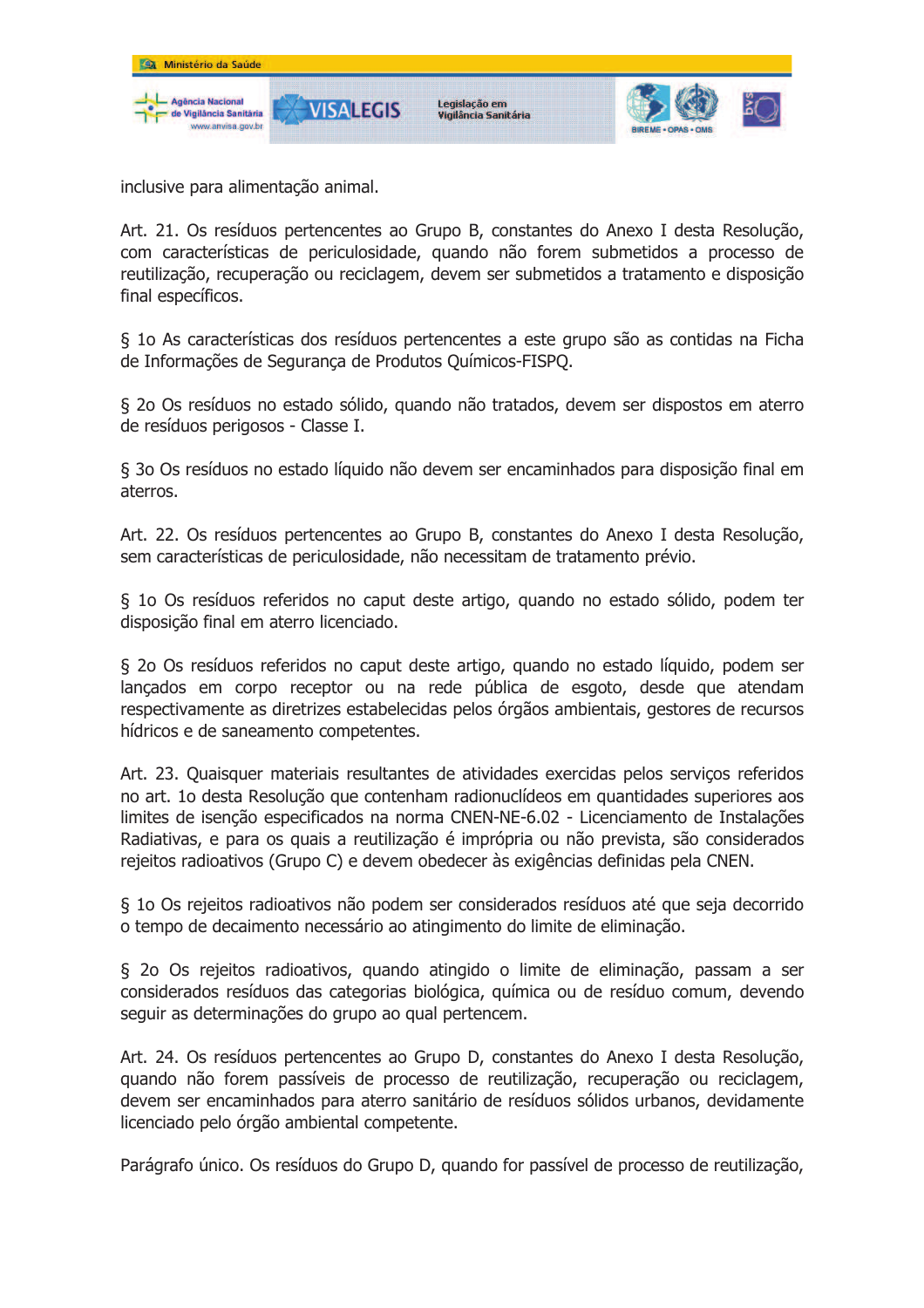

recuperação ou reciclagem devem atender as normas legais de higienização e descontaminação e a Resolução CONAMA no 275, de 25 de abril de 2001.

Art. 25. Os resíduos pertencentes ao Grupo E, constantes do Anexo I desta Resolução, devem ter tratamento específico de acordo com a contaminação química, biológica ou radiológica.

§ 10 Os resíduos do Grupo E devem ser apresentados para coleta acondicionados em coletores estangues, rígidos e hígidos, resistentes à ruptura, à punctura, ao corte ou à escarificação.

§ 20 os resíduos a que se refere o caput deste artigo, com contaminação radiológica, devem seguir as orientações contidas no art. 23, desta Resolução.

§ 30 os resíduos que contenham medicamentos citostáticos ou antineoplásicos, devem ser tratados conforme o art. 21, desta Resolução.

§ 40 os resíduos com contaminação biológica devem ser tratados conforme os arts. 15 e 18 desta Resolução.

Art. 26. Aos órgãos ambientais competentes, integrantes do Sistema Nacional de Meio Ambiente-SISNAMA, incumbe a aplicação desta Resolução, cabendo-lhes a fiscalização, bem como a imposição das penalidades administrativas previstas na legislação pertinente.

Art. 27. Para os municípios ou associações de municípios com população urbana até 30.000 habitantes, conforme dados do último censo disponível do Instituto Brasileiro de Geografia e Estatística-IBGE, e que não disponham de aterro sanitário licenciado, admitese de forma excepcional e tecnicamente motivada, por meio de Termo de Ajustamento de Conduta, com cronograma definido das etapas de implantação e com prazo máximo de três anos, a disposição final em solo obedecendo aos critérios mínimos estabelecidos no Anexo II, desta Resolução, com a devida aprovação do órgão ambiental competente.

Art. 28. Os geradores dos resíduos dos serviços de saúde e os órgãos municipais de limpeza urbana poderão, a critério do órgão ambiental competente, receber prazo de até dois anos, contados a partir da vigência desta Resolução, para se adequarem às exigências nela prevista.

§ 10 O empreendedor apresentará ao órgão ambiental competente, entre outros documentos, o cronograma das medidas necessárias ao cumprimento do disposto nesta Resolução.

§ 20 O prazo previsto no caput deste artigo poderá, excepcional e tecnicamente motivado, ser prorrogado por até um ano, por meio de Termo de Ajustamento de Conduta, ao qual se dará publicidade, enviando-se cópia ao Ministério Público.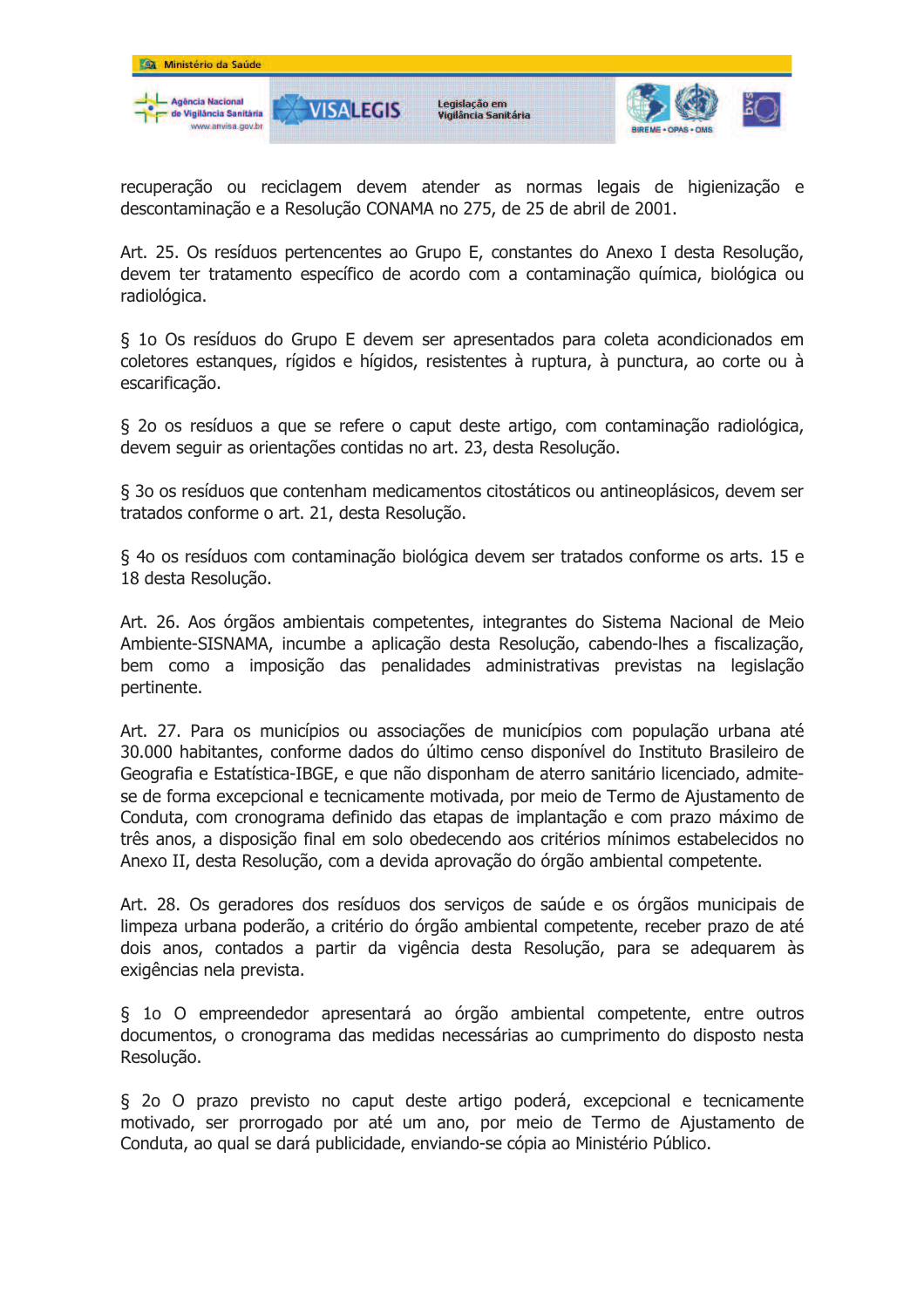

Art. 29. O não cumprimento do disposto nesta Resolução sujeitará os infratores às penalidades e sanções previstas na legislação pertinente, em especial na Lei no 9.605, de 12 de fevereiro de 1998, e no seu Decreto regulamentador.

Art. 30. As exigências e deveres previstos nesta resolução caracterizam obrigação de relevante interesse ambiental.

Art. 31. Esta Resolução entra em vigor na data de sua publicação.

Art. 32. Revogam-se a Resolução CONAMA no 283, de 12 de julho de 2001, e as disposições da Resolução no 5, de 5 de agosto de 1993, que tratam dos resíduos sólidos oriundos dos serviços de saúde, para os serviços abrangidos no art. 1o desta Resolução.

## **MARINA SILVA**

**ANEXO I** 

I - GRUPO A: Resíduos com a possível presenca de agentes biológicos que, por suas características de maior virulência ou concentração, podem apresentar risco de infecção.

## $a)$  A1

1. culturas e estogues de microrganismos; resíduos de fabricação de produtos biológicos, exceto os hemoderivados; descarte de vacinas de microrganismos vivos ou atenuados; meios de cultura e instrumentais utilizados para transferência, inoculação ou mistura de culturas; resíduos de laboratórios de manipulação genética;

2. resíduos resultantes da atenção à saúde de indivíduos ou animais, com suspeita ou certeza de contaminação biológica por agentes classe de risco 4, microrganismos com relevância epidemiológica e risco de disseminação ou causador de doença emergente que se torne epidemiologicamente importante ou cujo mecanismo de transmissão seja desconhecido;

3. bolsas transfusionais contendo sangue ou hemocomponentes rejeitadas por contaminação ou por má conservação, ou com prazo de validade vencido, e aquelas oriundas de coleta incompleta;

4. sobras de amostras de laboratório contendo sangue ou líquidos corpóreos, recipientes e materiais resultantes do processo de assistência à saúde, contendo sangue ou líquidos corpóreos na forma livre;

 $b)$  A2

1. carcaças, peças anatômicas, vísceras e outros resíduos provenientes de animais submetidos a processos de experimentação com inoculação de microorganismos, bem como suas forrações, e os cadáveres de animais suspeitos de serem portadores de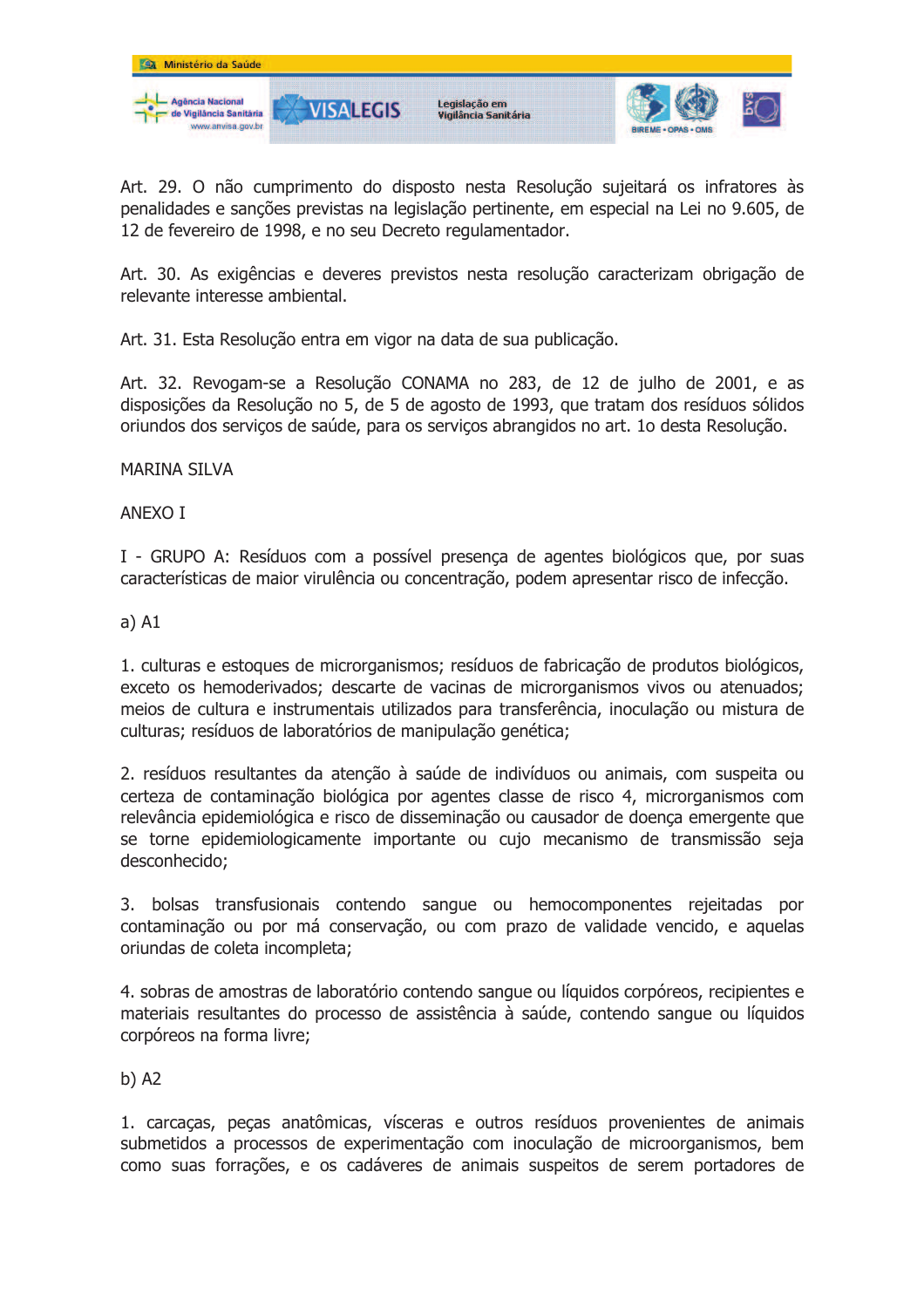

microrganismos de relevância epidemiológica e com risco de disseminação, que foram submetidos ou não a estudo anátomo-patológico ou confirmação diagnóstica;

 $c)$  A3

1. peças anatômicas (membros) do ser humano; produto de fecundação sem sinais vitais, com peso menor que 500 gramas ou estatura menor que 25 centímetros ou idade gestacional menor que 20 semanas, que não tenham valor científico ou legal e não tenha havido requisição pelo paciente ou familiares;

 $d)$  A4

1. kits de linhas arteriais, endovenosas e dialisadores, quando descartados;

2. filtros de ar e gases aspirados de área contaminada; membrana filtrante de equipamento médicohospitalar e de pesquisa, entre outros similares;

3, sobras de amostras de laboratório e seus recipientes contendo fezes, urina e secreções, provenientes de pacientes que não contenham e nem sejam suspeitos de conter agentes Classe de Risco 4, e nem apresentem relevância epidemiológica e risco de disseminação, ou microrganismo causador de doenca emergente que se torne epidemiologicamente importante ou cujo mecanismo de transmissão seja desconhecido ou com suspeita de contaminação com príons.

4. resíduos de tecido adiposo proveniente de lipoaspiração, lipoescultura ou outro procedimento de cirurgia plástica que gere este tipo de resíduo;

5. recipientes e materiais resultantes do processo de assistência à saúde, que não contenha sangue ou líquidos corpóreos na forma livre;

6. peças anatômicas (órgãos e tecidos) e outros resíduos provenientes de procedimentos cirúrgicos ou de estudos anátomo-patológicos ou de confirmação diagnóstica;

7. carcaças, peças anatômicas, vísceras e outros resíduos provenientes de animais não submetidos a processos de experimentação com inoculação de microorganismos, bem como suas forrações; e

8. bolsas transfusionais vazias ou com volume residual pós-transfusão.

 $e)$  A5

1. órgãos, tecidos, fluidos orgânicos, materiais perfurocortantes ou escarificantes e demais materiais resultantes da atenção à saúde de indivíduos ou animais, com suspeita ou certeza de contaminação com príons.

II - GRUPO B: Resíduos contendo substâncias químicas que podem apresentar risco à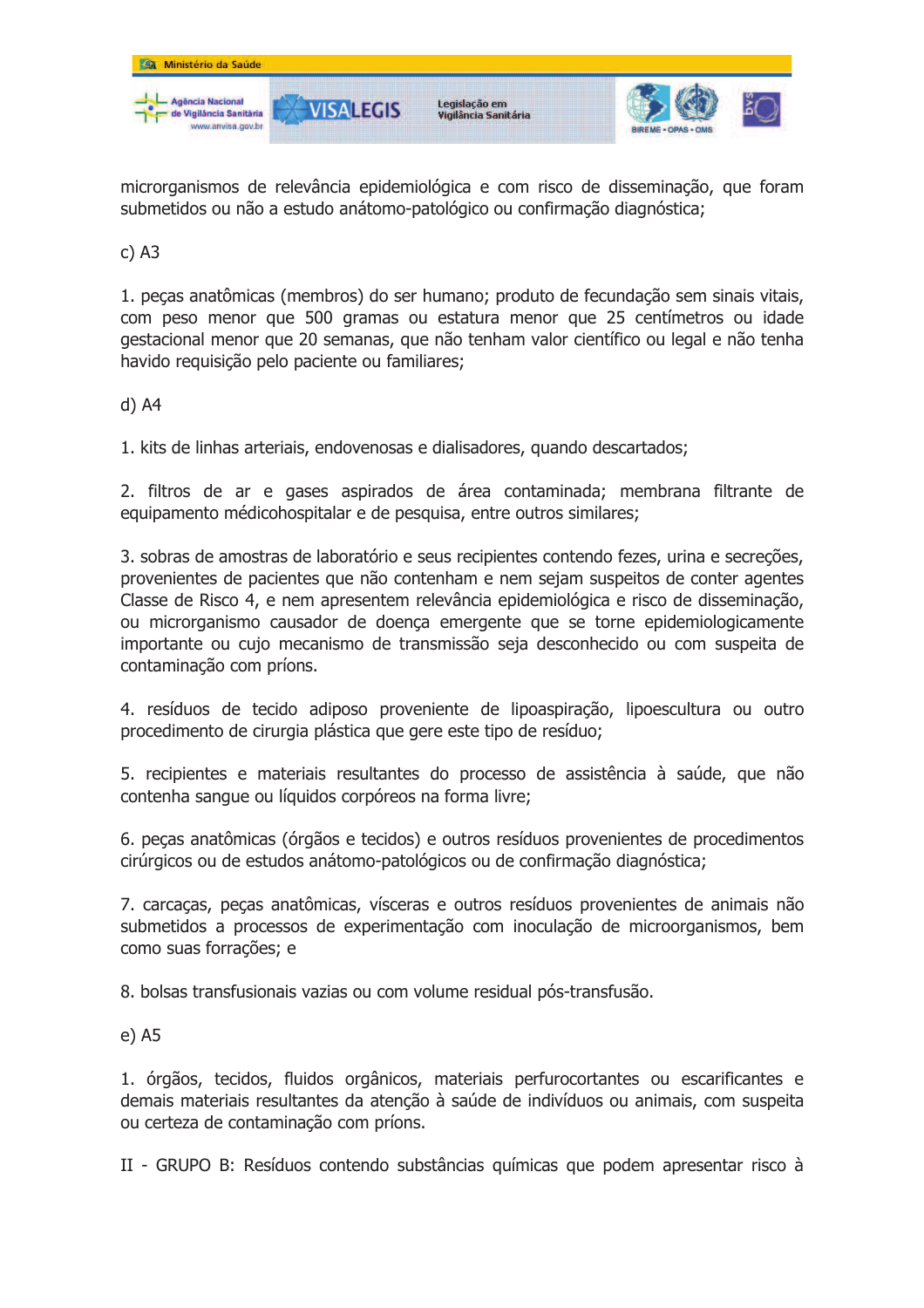

saúde pública ou ao meio ambiente, dependendo de suas características de inflamabilidade, corrosividade, reatividade e toxicidade.

a) produtos hormonais e produtos antimicrobianos; citostáticos; antineoplásicos; imunossupressores; digitálicos; imunomoduladores; anti-retrovirais, quando descartados por serviços de saúde, farmácias, drogarias e distribuidores de medicamentos ou apreendidos e os resíduos e insumos farmacêuticos dos medicamentos controlados pela Portaria MS 344/98 e suas atualizações;

b) resíduos de saneantes, desinfetantes, desinfestantes; resíduos contendo metais pesados; reagentes para laboratório, inclusive os recipientes contaminados por estes;

c) efluentes de processadores de imagem (reveladores e fixadores);

d) efluentes dos equipamentos automatizados utilizados em análises clínicas; e

e) demais produtos considerados perigosos, conforme classificação da NBR 10.004 da ABNT (tóxicos, corrosivos, inflamáveis e reativos).

III - GRUPO C: Quaisquer materiais resultantes de atividades humanas que contenham radionuclídeos em quantidades superiores aos limites de eliminação especificados nas normas da Comissão Nacional de Energia Nuclear-CNEN e para os quais a reutilização é imprópria ou não prevista.

a) enquadram-se neste grupo quaisquer materiais resultantes de laboratórios de pesquisa e ensino na área de saúde, laboratórios de análises clínicas e servicos de medicina nuclear e radioterapia que contenham radionuclídeos em quantidade superior aos limites de eliminação.

IV - GRUPO D: Resíduos que não apresentem risco biológico, químico ou radiológico à saúde ou ao meio ambiente, podendo ser equiparados aos resíduos domiciliares.

a) papel de uso sanitário e fralda, absorventes higiênicos, peças descartáveis de vestuário, resto alimentar de paciente, material utilizado em anti-sepsia e hemostasia de venóclises, equipo de soro e outros similares não classificados como A1;

- b) sobras de alimentos e do preparo de alimentos;
- c) resto alimentar de refeitório;
- d) resíduos provenientes das áreas administrativas;
- e) resíduos de varrição, flores, podas e jardins; e

f) resíduos de gesso provenientes de assistência à saúde.